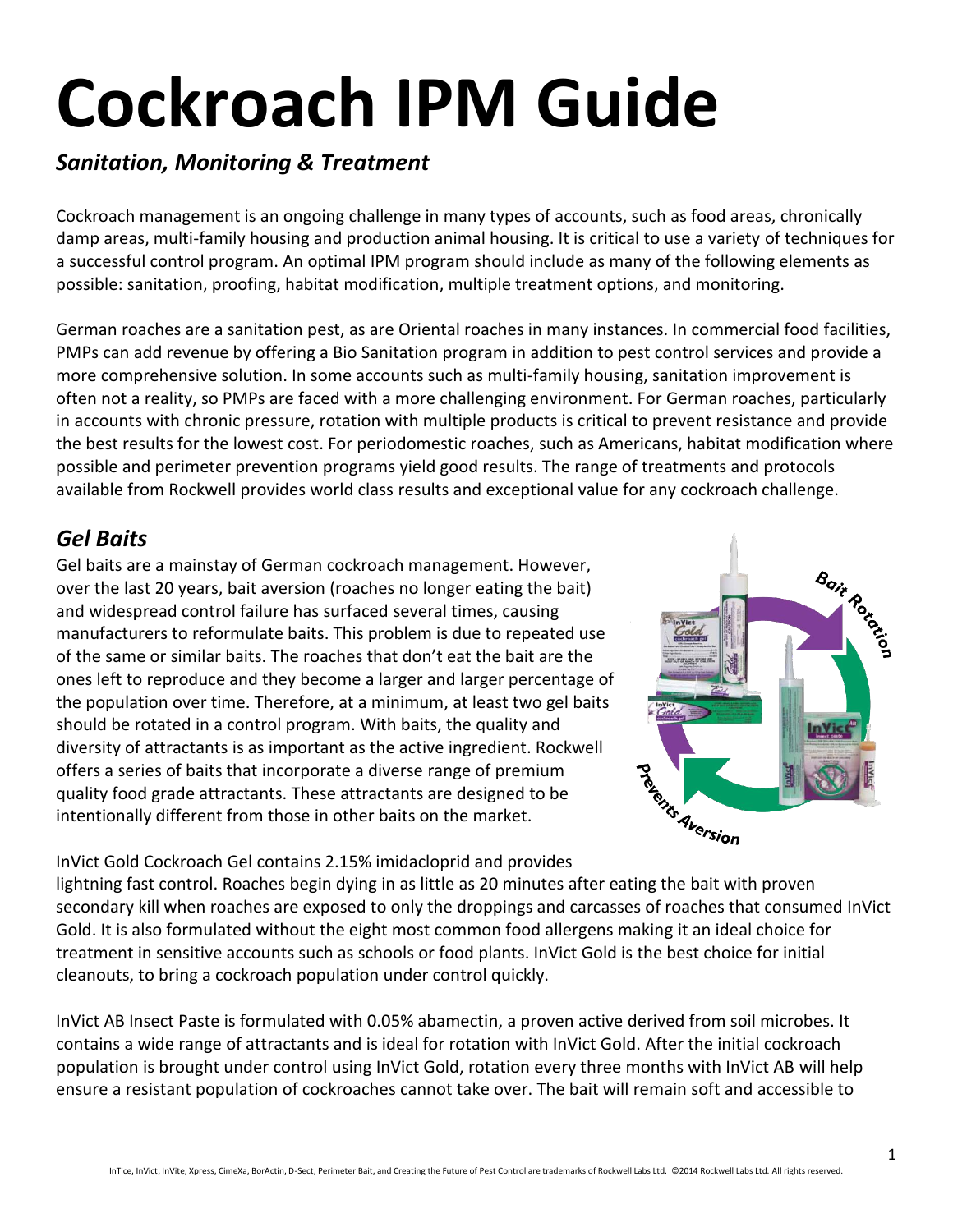roaches for extended periods. InVict AB also has the added benefit of being a multi-use bait and will keep infestations of silverfish and ants under control as well as cockroaches.

#### *Granular Baits*

Granular baits should be a mainstay for large roaches - eg. Americans, Orientals, Smokybrowns - but they also add value and diversity to a German cockroach program, offering a very different bait matrix compared to gels. They are ideal for outdoor use, but can also be dusted into pipe chases, sewers, attics, above dropped ceilings, under appliances etc indoors, where they will remain effective for extended periods.

> InVict Xpress Granular Bait contains 0.5% imidacloprid and a wide range of attractants that cockroaches and other insects find irresistible. InVict Xpress provides rapid knockdown of large populations. Highly weatherable InTice 10 Perimeter Bait with 10% boric acid is the perfect choice for quarterly perimeter treatments to keep cockroaches at bay all year long. Also, with its excellent moisture resistance, InTice 10 is a great choice for damp areas indoors for German roaches and a range of other insects.

> an extremely fine powder using pharmaceutical grade equipment. The finer the dust, the better it will stick to the insect and be ingested during grooming. With updated labeling, BorActin can also be applied as a spray, foam or mop solution. In commercial kitchens with poor sanitation, where management isn't interested in a Bio Sanitation program, BorActin can be applied to the areas with organic build-up (via dust, spray or mop), effectively "poisoning" the roaches' food source. (This

#### *Dusts*

Dusts also play a critical role in cockroach management. In undisturbed areas such as wall voids, treatments that will remain effective for years are ideal. CimeXa Insecticide Dust kills via contact and provides exceptional control over a wide range of pests. It will remain active for up to ten years if undisturbed. It is comprised of 100% engineered amorphous silica that clings to pests and causes rapid dehydration and death. CimeXa is odorless and nonrepellent allowing insects to travel through treated areas and die, versus simply repelling them. CimeXa can be applied as a dust or wettable powder and features extremely low toxicity.

In areas with chronic dampness such as commercial kitchen floors, around drains or in sewers, BorActin Insecticide Powder with 99% boric acid is a powerful tool. Unlike other boric acid dusts, BorActin is milled to

# *Bait Palatability*

Bait palatability is crucially important because they contain food ingredients. Bait that is fresh when applied and has not been stored for long periods of time will be more attractive to roaches. At Rockwell Labs, we carefully test and select the food ingredients that are most desirable to the target insects. We manufacture our baits just in time and ship them directly to our distributors, not to a third party warehouse for later distribution, so you can be sure the product you purchase is as fresh as possible.

technique will help with other sanitation pests such as small flies.)